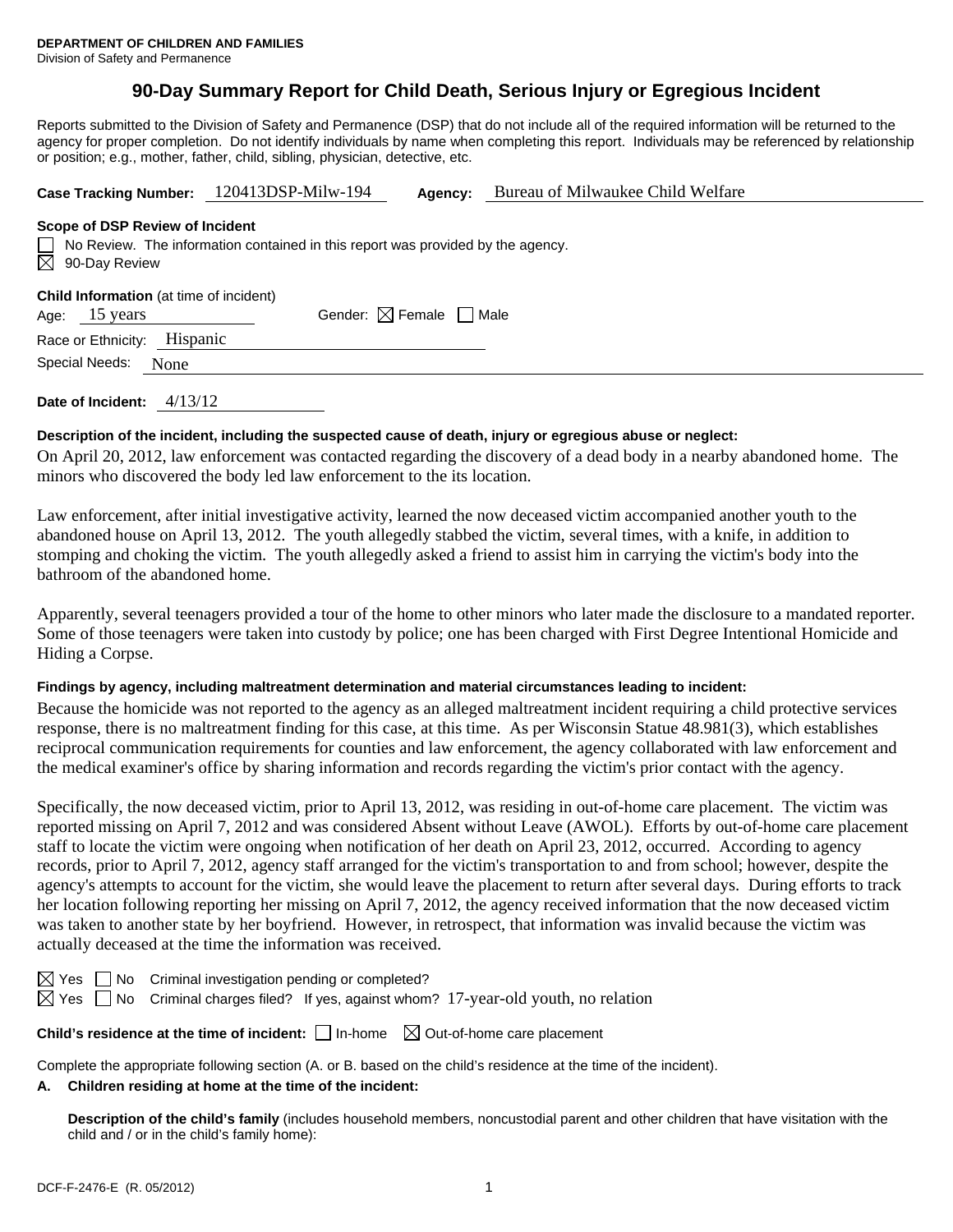|              |  |  |  |  |  | □ Yes □ No Statement of Services: Were services under ch. 48 or ch. 938 being provided to the child, any member of the child's                 |
|--------------|--|--|--|--|--|------------------------------------------------------------------------------------------------------------------------------------------------|
|              |  |  |  |  |  | family or alleged maltreater at the time of the incident, including any referrals received by the agency or reports being investigated at time |
| of incident? |  |  |  |  |  |                                                                                                                                                |

**If "Yes", briefly describe the type of services, date(s) of last contact between agency and recipient(s) of those services, and the person(s) receiving those services:** 

**Summary of all involvement in services as adults under ch. 48 or ch. 938 by child's parents or alleged maltreater in the previous five years:** (Does not include the current incident.)

**Summary of actions taken by the agency under ch. 48, including any investigation of a report or referrals to services involving the child, any member of the child's family living in this household and the child's parents and alleged maltreater at the age of 18 years or older.** (Does not include the current incident.)

(Note: Screened out reports listed in this section may include only the date of the report, screening decision, and if a referral to services occurred at Access. Reports that do not constitute a reasonable suspicion of maltreatment or a reason to believe that the child is threatened with harm are not required to be screened in for an initial assessment, and no further action is required by the agency.)

**Summary of any investigation involving the child, any member of the child's family and alleged maltreater conducted under ch. 48 or ch. 938 and any services provided to the child and child's family since the date of the incident:** 

### **B. Children residing in out-of-home (OHC) placement at time of incident:**

#### **Description of the OHC placement and basis for decision to place child there:**

The now deceased victim was most recently placed at St. Rose Youth and Family Services, a stabilization center specializing in the provision of services and supports to teenagers with runaway tendencies. Prior to April 7, 2012, the center was assessing the victim's current level of need, with intent to locate an appropriate long-term placement.

### **Description of all other persons residing in the OHC placement home:**

The teen and two other teenaged girls were residing at the center.

**Licensing history:** Including type of license, duration of license, summary of any violations by licensee or an employee of licensee that constitutes a substantial failure to protect and promote the welfare of the child.

St. Rose Youth and Family Services is licensed as a Resident Care Center (RCC) for children and youth. The license was issued on 11/30/66, and their current licensing period is 4/1/11-3/31/13. The Center is currently under a minimum monitoring plan, which means there are no substantial noncompliance issues.

On 7/13/07 the Center was issued an order and forfeiture (\$3500.00) due to a suicide at the facility. Noncompliance issues identified at that time were supervision, staff training in suicide prevention, and not following their own procedures for possible suicidal residents. There have been no other citations related to failure to protect.

### **Summary of any actions taken by agency in response to the incident:** (Check all that apply.)

| $\alpha$ . The model is a consequence of the second consequence of the motivative (of the model opply) |                                                      |  |                                                   |  |  |
|--------------------------------------------------------------------------------------------------------|------------------------------------------------------|--|---------------------------------------------------|--|--|
|                                                                                                        | Screening of Access report                           |  | Attempted or successful reunification             |  |  |
|                                                                                                        | Protective plan implemented                          |  | Referral to services                              |  |  |
|                                                                                                        | Initial assessment conducted                         |  | Transportation assistance                         |  |  |
|                                                                                                        | Safety plan implemented                              |  | Collaboration with law enforcement                |  |  |
|                                                                                                        | Temporary physical custody of child                  |  | Collaboration with medical professionals          |  |  |
|                                                                                                        | Petitioned for court order / CHIPS (child in need of |  | Supervised visitation                             |  |  |
|                                                                                                        | protection or services                               |  | Case remains open for services                    |  |  |
|                                                                                                        | Placement into foster home                           |  | Case closed by agency                             |  |  |
|                                                                                                        | <b>Placement with relatives</b>                      |  | Initiated efforts to address or enhance community |  |  |
|                                                                                                        | Ongoing Services case management                     |  | collaboration on CA/N cases                       |  |  |
|                                                                                                        |                                                      |  | Other (describe):                                 |  |  |
|                                                                                                        |                                                      |  |                                                   |  |  |

## **FOR DSP COMPLETION ONLY:**

**Summary of policy or practice changes to address issues identified during the review of the incident:**  Case review by the Bureau of Performance Management is pending.